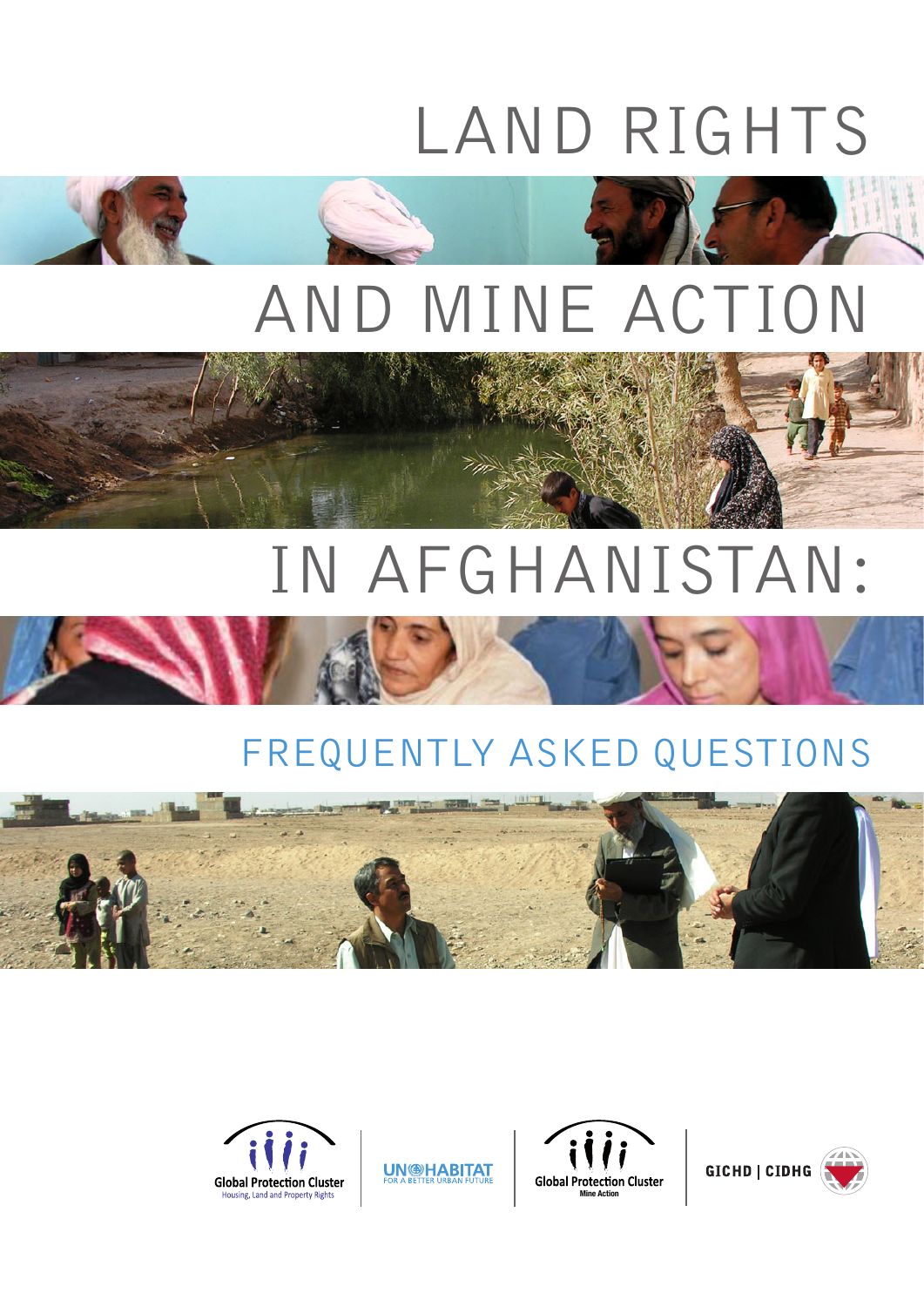**This document provides simple, practical guidance on land issues for mine action organisations in Afghanistan. It covers the following topics: why land matters for mine action; land rights and land release; what mine action organisations can do; and where to get additional information and support.**



**For more information, please contact:**

**Ms. Sharmala Naidoo** | GICHD | Mine Action Focal Point | Land Issues | **s.naidoo@gichd.org**

**Mr. Szilard Fricska** | UN-Habitat | Chair, Housing, Land and Property Working Group | Global Protection Cluster | **fricska.unhabitat@unog.ch**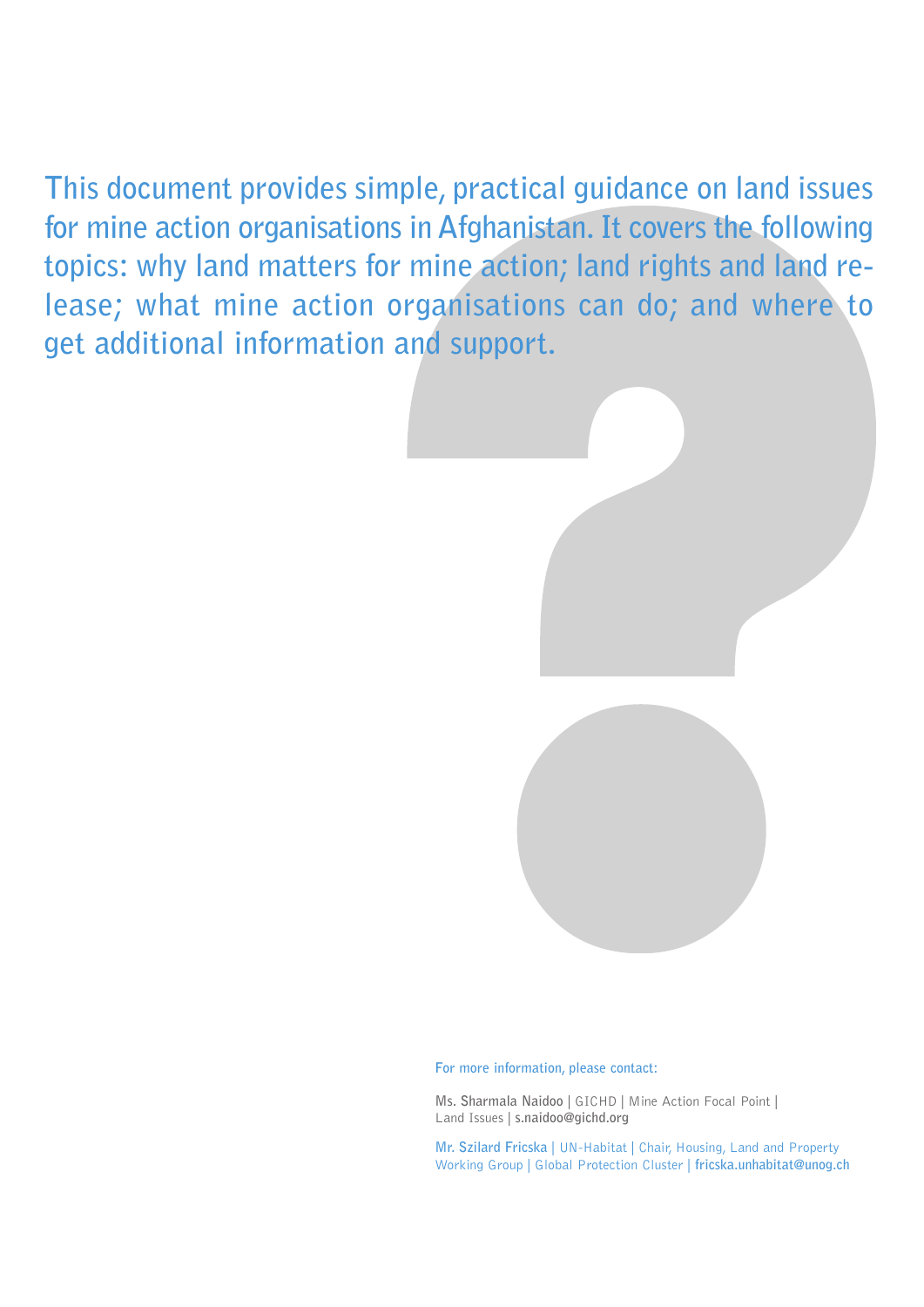### **WHY LAND MATTERS FOR MINE ACTION**

**1 | What are the land-related risks for mine action?**

Whether intentionally or not, mine action can:

- **> Re-ignite or create land conflicts**. Old grievances may exist between individuals and communities regarding boundaries or 'ownership'. Land release increases the value of cleared land and can lead to disputes.
- **> Contribute to land grabbing**. Land may be seized from poor women and men or from the State, including by powerful individuals, eg hills around Kabul.
- **> Contribute to the use of land for illicit purposes**. Land release may contribute to the cultivation of illicit crops (eg. poppy) or the illegal extraction of natural resources (eg illegal logging).
- **> Put mine action staff or communities at risk**. Operators may find themselves in the middle of a dispute. Re-mining of disputed land can result in civilian or operator staff injuries.
- **> Delay operations while 'ownership' of hazardous land is clarified**. Operators should not expect all land to be centrally registered. Globally, only some 20-30% of land is registered; the figure is even lower for developing countries.
- **> Maintain or exacerbate gender inequalities in access to land**. In Afghanistan, women's access to land is regulated through Shari'a. Nevertheless, male relatives may try to 'reclaim' family land from widows.
- **> Undermine food security**. Some clearance methods or the timing of their use (ie seasons) can result in a loss of topsoil and reduced food security.
- **> Lead to intentional expensive equipment damage** due to lack of community consultation or dissatisfaction with the clearance process or land-release outcomes (changes in land access, land rights, land use or land values).
- **2 | What does "Do No Harm" mean for Mine Action?**

Humanitarian actors should ensure that they do not make a situation worse through the assistance they provide. The release of land through survey and clearance is not neutral. Removing mines/ERW changes land values and can impact land rights and land use. Specifically for mine action, Do No Harm means three things:

- **1.** Understanding your operational context who has what rights to the land; how is land used by different groups.
- **2.** Assessing the potential positive and negative impact of land release on that context, including for the powerful and the poor, men and women.
- **3.** Taking practical steps to ensure that mine action contributes to positive outcomes as well as positive outputs.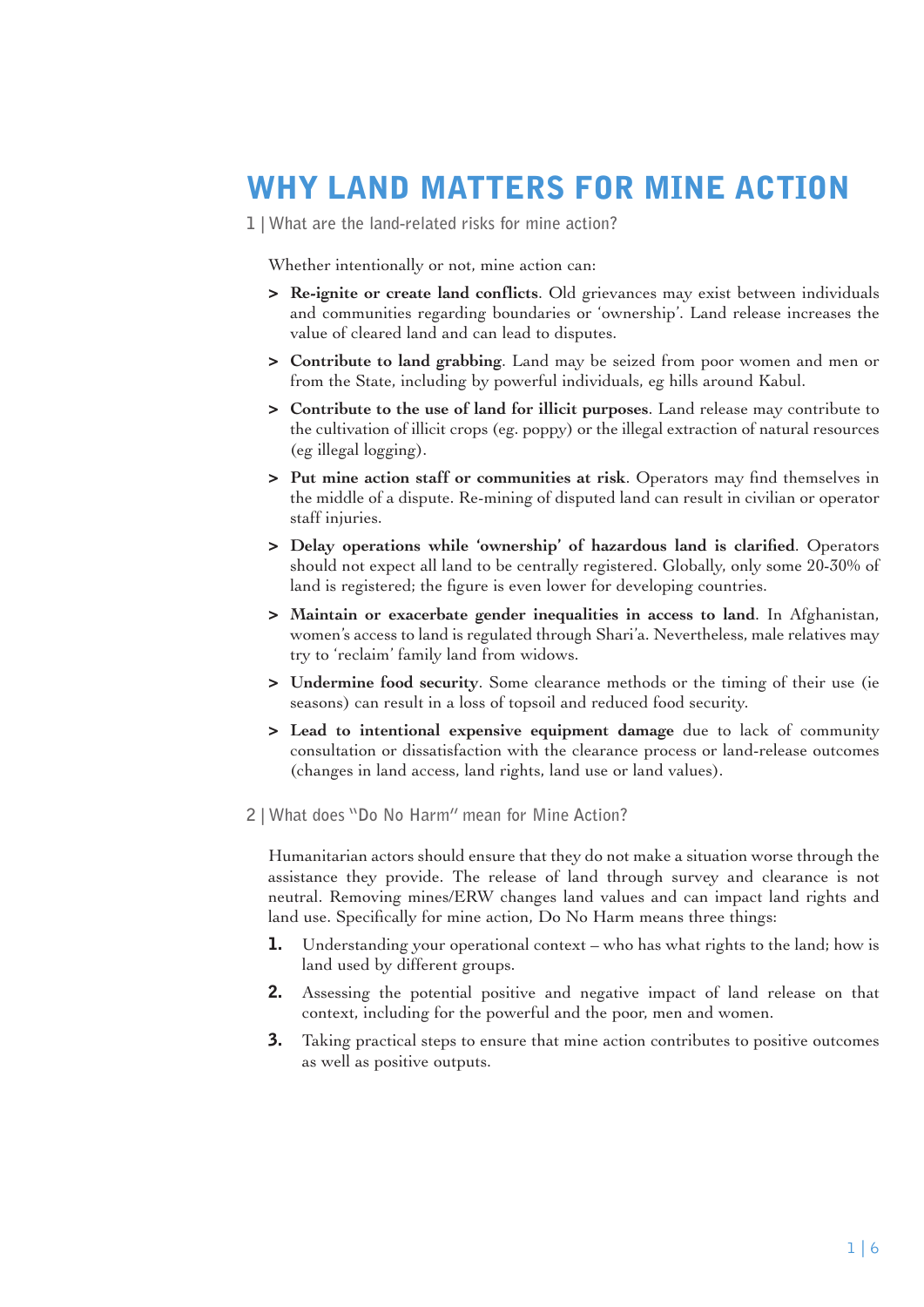## **LAND RIGHTS AND LAND RELEASE**

**3 | Where can land issues arise in mine action operations?** 

Land issues can arise throughout the mine action process:

- **> Recruitment**: recruiting from specific ethnic, clan, religious, political or gender groups could create perceptions that mine action favours one group over another
- **> Non-technical survey**: uncovers land conflicts or potential risks due to the increased value of released land
- **> Priority-setting**: if an existing or potential land conflict is identified, what happens? Is clearance postponed? When will that hazardous area be cleared in the future?
- **> Contracting**: mine action contracts often make no mention of land rights or the need for post clearance assessment to confirm what really has happened with the land
- **> Community Liaison and Mine Risk Education**: existing or potential conflicts are discovered, but what is the follow-up procedure?
- **> Clearance**: either plot boundary markers or shared walls in buildings are destroyed through mechanical processes. Topsoil can also be lost if clearance is not well-timed with respect to harvest seasons. Mine/ERW operators can be called in to do spot clearance by Government or private interests on land that is regarded as community owned which can put survey and clearance operations, and mine action staff, at risk.
- **> Hand-over**: mine action increases the value of the released land and this can lead to land grabbing or conflicts. Women's land rights can often be ignored.
- **> Post Demining Impact Assessment**: do the intended beneficiaries from land release actually gain rights to the land once it is released? Has land been grabbed from beneficiaries? If there is a conflict, cleared areas can be re-mined. Do the beneficiaries of released land have access to additional inputs to make the land productive (eg seed, tools, fertilizer, extension services, access to markets)?

**4 | What types of land issues can affect mine action?**

- **>** Lack of documentation for land or property rights
- **>** Land grabbing, both Government land and private land
- **>** History of forced displacement
- **>** Secondary occupation of land left behind by refugees/IDPs
- **>** Family disputes over inherited land
- **>** Boundary disputes between communities
- **>** Land kept mined to prevent land grabbing
- **>** Conflicts between pastoralists and agriculturalists
- **>** Disputes over water, irrigation canals (karez), forests, irrigated land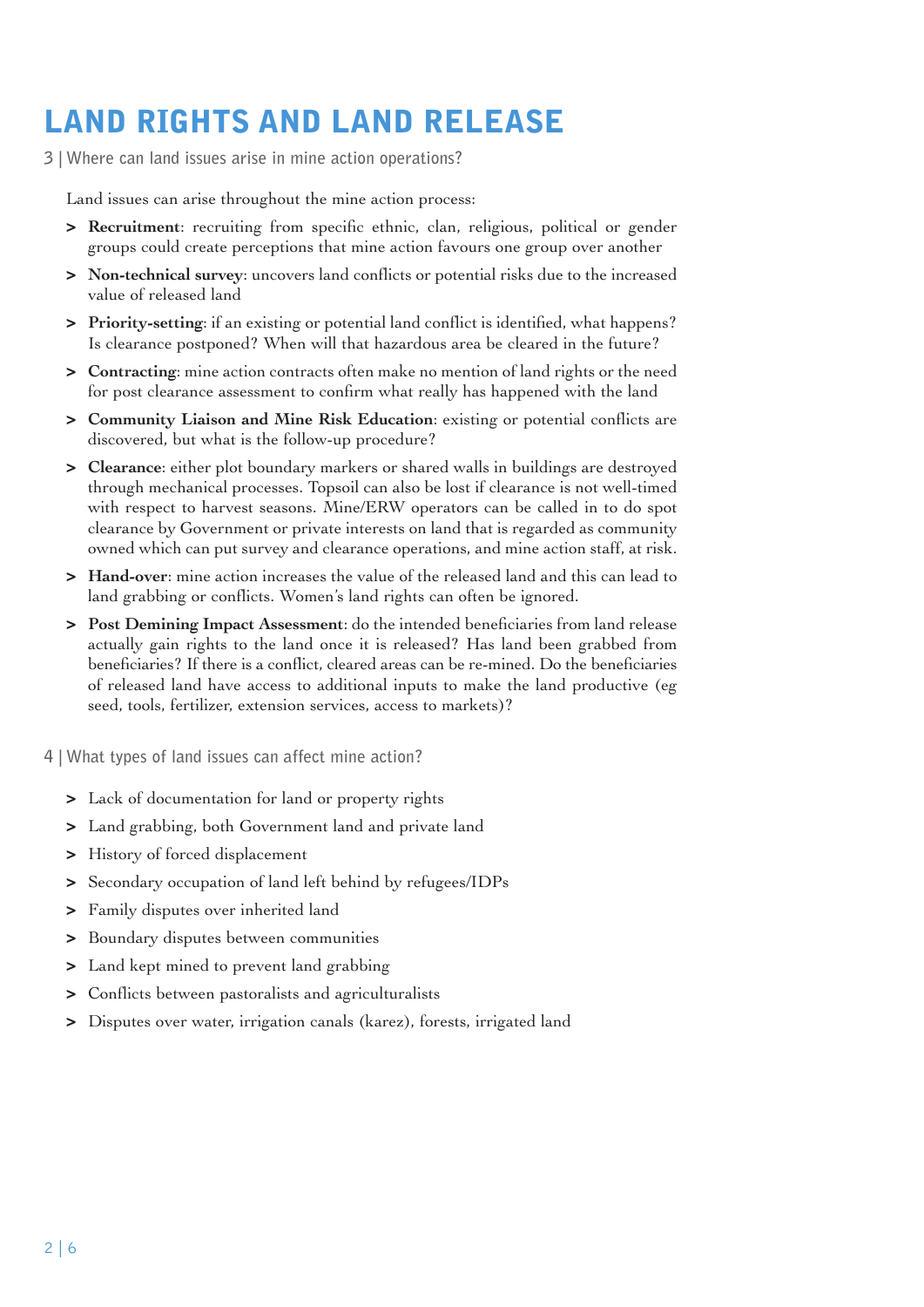#### **Figure 1 | Land Release Process Map**



The process map shows the steps involved in Land Release process, where NTS, TS and full clearance operations have been considered. All of the above steps are subject to internal and external QA/QC.

#### **WHAT CAN MINE ACTION ORGANISATIONS DO?**

**5 | What issues should I address in non-technical survey?** 

Hazard forms can be used to record land-related issues. These include:

- **>** First, who has what rights to the land? Statutory, customary and informal rights often co-exist and overlap. At any time, more than one group may have legitimate use rights over the same piece of land (eg pastoralists move through agricultural land).
- **>** Second, are there any land conflicts or historical grievances between communities?
- **>** Third, what was the past land use and what is the expected future land use once the land is released?
- **>** Finally, will the value of the released land increase the risk of land grabbing?

Consult widely including the local Shura, mullahs, mirab, local government, teachers and farmers. Both women's and men's perspectives should be sought. Consider including female MRE staff to obtain women's perspectives.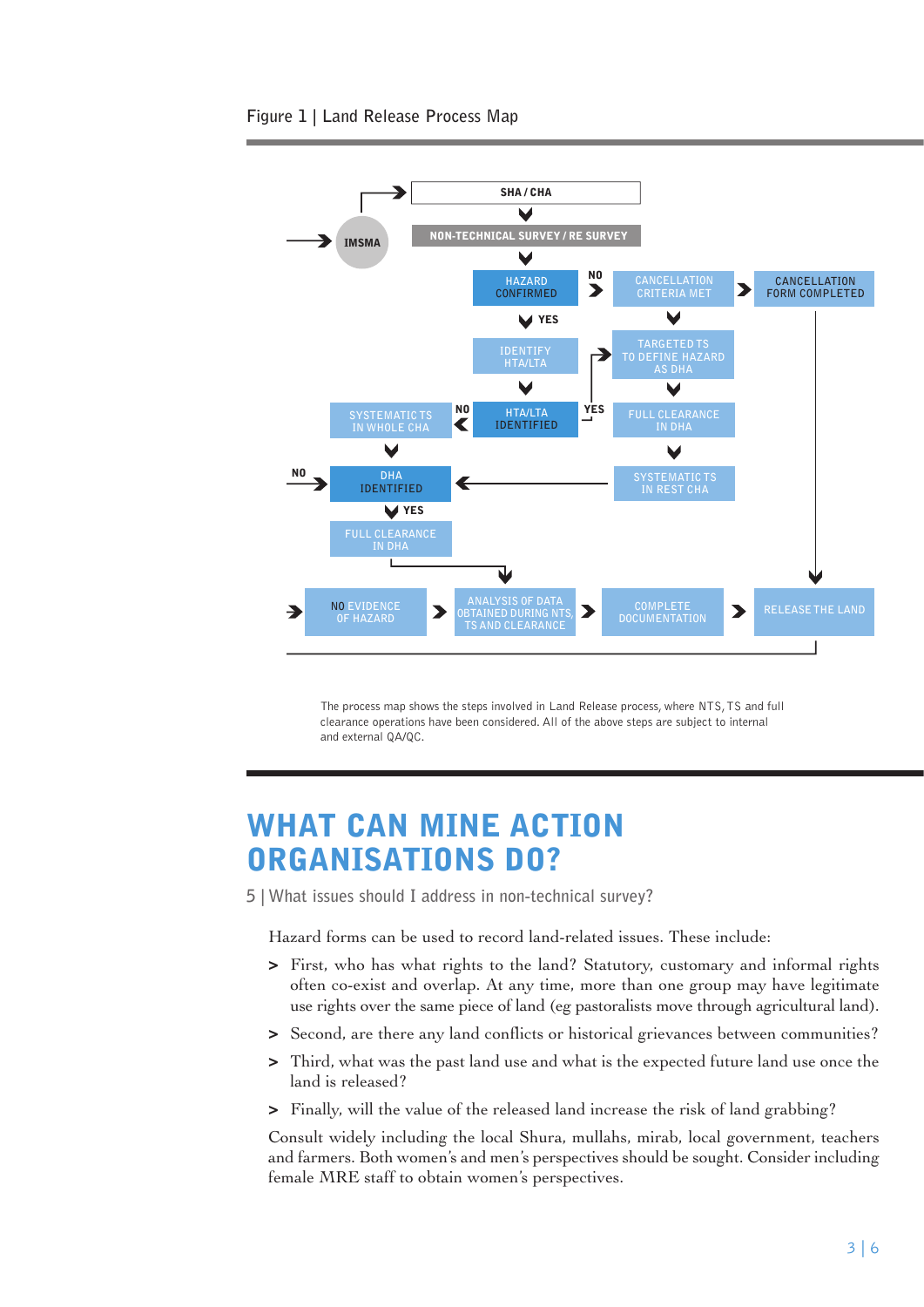#### **6 | What do I do with land information collected through mine action operations?**

Survey, clearance and community liaison produces a wealth of data about communities. Some of this information may be useful to land organisations such as government land administration, GIS/cadastral agencies and planning departments, Central Statistics Office, foreign investors, development banks, etc. Sharing information contributes to broader development outcomes.

#### **7 | How can I integrate land issues into priority setting?**

Involve women and men from communities in priority setting. The first priority for survey and clearance remains saving lives and reducing injuries. When mine/ERW operators develop project proposals, they should consult the community development plans of Community Development Councils (CDC). Consideration should be given to how the land release process can support: economic growth, livelihoods, conservation of protected areas, the return and integration of refugees, and the peaceful resolution of disputes.

#### **8 | What do I do if I discover a land dispute?**

Mine/ERW operators should not become mediators. Clearance should stop if a dispute is discovered that threatens civilians or staff. The issue should first be reported to the Area Mine Action Centres (AMACs). If appropriate, AMACs can refer the dispute to the local shura and local government. If disputes are not resolved, the issue should be reported to the Woluswal, the head of AMLAK (Department of Land), and the primary court. In urban areas, disputes should be reported to Wakil-e-Gozar, the community shura and the head of the municipal district (Rais-e-Nahiya). Refer disputes to local NGOs or the UN as appropriate.

**9 | How can land rights be included in the tendering process?** 

Statements of Works (SOWs) should clearly include land rights considerations and actions to be taken by bidders and contractors. Reporting requirements regarding land issues should also be specified. Liability issues, including third party liability, should also be included in the tendering process, and possibly in the contracting process.

**10 | How can I incorporate land issues in implementation planning?** 

Decisions about the use of survey and clearance assets should take into consideration the expected future use of the land. Female and male community members should be involved in decisions regarding which assets are used and during what season. From a liability perspective, proper records should be kept regarding which assets were used for different areas in the same site.

**11 | How can I minimize the risk of disturbing boundaries during clearance?** 

On agricultural land, mechanical assets can be used up to boundaries with manual asset teams or mine detection dogs to clear the boundary. If mechanical assets are used on the boundary, string can be used to mark the boundary above the ground. In residential areas, mechanical excavation may be used inside the structure, while manual assets and dogs can be used on the walls.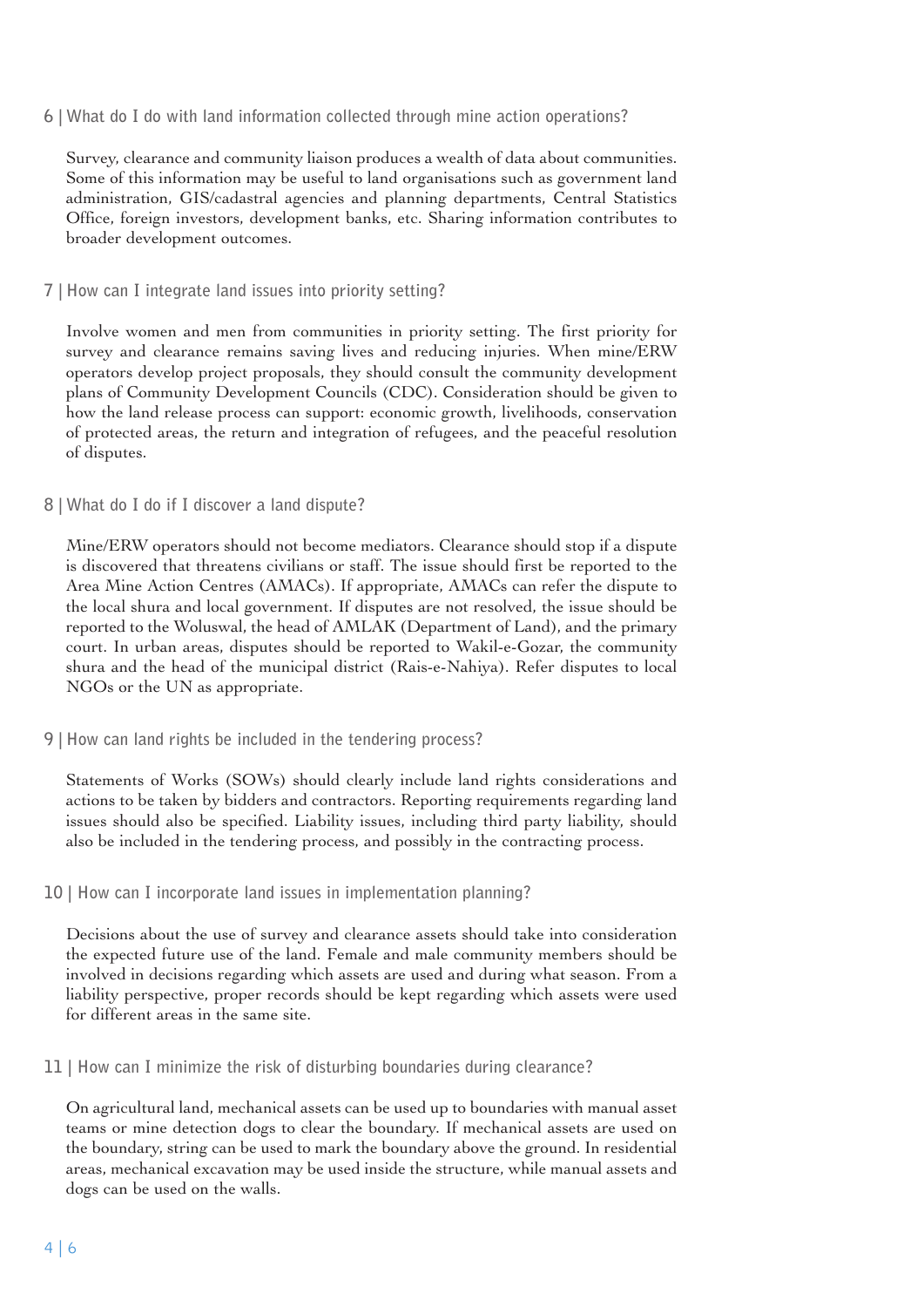**12 | How can I help secure land rights during handover?** 

Ensure that the handover ceremony is widely publicised and involves influential and concerned people including women and men. Clearly communicate to communities that the handover document is NOT legal evidence of land 'ownership'. Involve local AMLAK (land administration) officers if additional clarification is needed.

**13 | What questions should I include in my Post Demining Impact Assessment?** 

Post Demining Impact Assessment should examine how land use has changed prior to and after land release. Have land values changed? Has any land been sold or grabbed? Have any conflicts emerged? What value has the released land produced?

**14 | How can I incorporate land issues into Standard Operating Procedures (SOPs) and national standards?** 

Mine/ERW operators should review, as appropriate, their SOPs to ensure land issues are adequately addressed. MACCA/DMC are reviewing the Afghanistan Mine Action Standards (AMAS) to ensure land issues are addressed.

### **LAND, RESOURCES AND CONFLICT: THE EVIDENCE**

**563 km<sup>2</sup>** The remaining suspected hazardous land to be released, as of 2012. **land to be released, as of 2012.**

**1,847** 

**30%** 

**Communities in 2012 still affected by landmines/ERW in Afghanistan. The estimated percent of land globally** 

**that is formally registered; 10% the estimate for Afghanistan.** 

**2% The estimated percentage of land globally that is formally registered in women's names; < 1% The equivalent estimate for Afghanistan.** 

#### **1979 and 1992**

**The years between which all cadastral maps and records were completely destroyed in regional offices.** 

### **646 vs 200**

**250**

**The number of professional cadastral surveyors employed by the Afghan Government in the 1970s vs 2012.** 

**Average number of days required to register property in Afghanistan in 2011.**

The number of conflicts globally since<br>1990 partially financed by natural **18 1990 partially financed by natural resource revenues.** 

**5 The average number of years after a peace agreement when conflict can re-emerge – if the original conflict was linked to natural resources.** 

**0 The number of fragile states that have escaped the 'resource curse' – managed natural resources for sustained growth and poverty reduction.** 

## **1.4 billion USD**

**The estimated value of poppy production in Afghanistan in 2011.**

## **1,310 km2**

**The total cultivated land producing poppy in Afghanistan in 2011.** 

**Sources | MACCA, UN-Habitat, UNEP, UNODC, World Bank**